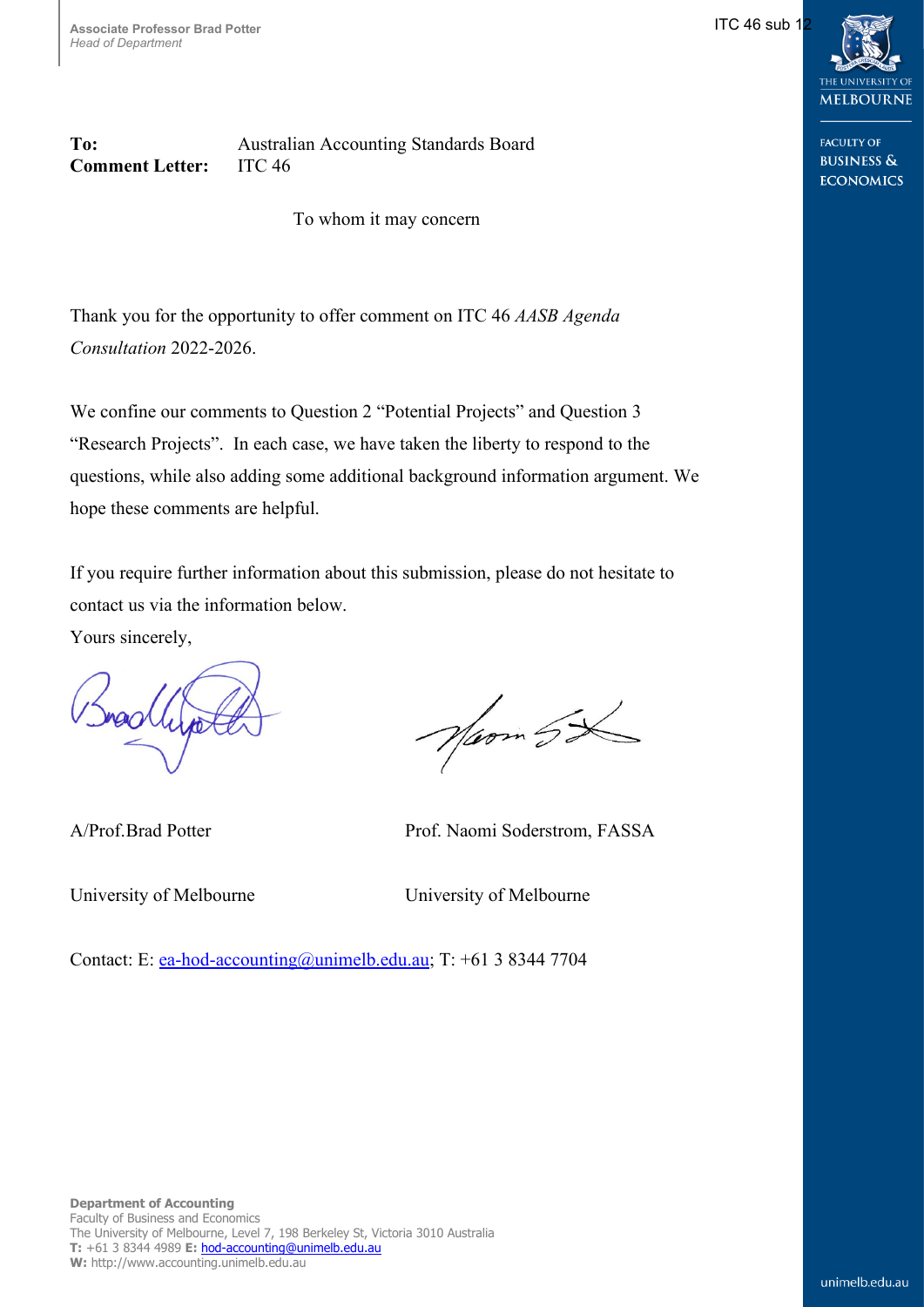## **Question 2:**

## **Do you agree that the AASB should add any of the proposed external reporting projects to the work program?**

We strongly believe that the AASB add Sustainability Reporting to its work program and that this should be considered a high priority project. We acknowledge that there is presently considerable debate about whether this is the right time, and/or whether any Board decisions are best delayed in lieu of greater/clearer international consensus. On this point, if the Board were to wait for consensus, then progress would grind to a halt (Winston Churchill comes to mind here … "Perfection is the enemy of progress…"). If we wait for consensus, we will miss an opportunity for action in the short term and an opportunity to provide input on the final form of international reporting requirements. There is increasing research evidence that users of company reports want information about a company's sustainability footprint, which is true for Australia as well as internationally. Further, we have seen for many decades that consensus on major financial reporting issues is incredibly elusive.

Somewhat peripheral to the specific question posted in ITC 46 is the related issue of scoping. Key for the Board will be to carefully consider the scope of any reporting requirements. We entirely agree with the climate to be the first focus, while enabling scope for broader sustainability guidance over time. Further, it is crucial for the Board to clarify the location of climate disclosures it will focus on, such as in the financial statements versus in a separate sustainability report. There are many arguments about the relevance of sustainability reporting frameworks such as the GRI for external providers of capital. We agree with the broader relevance of these frameworks for a variety of stakeholders, but given its role, urge that the Board focus clearly on sustainability disclosures in financial statements. The broader the remit claimed by the AASB, the more difficult and slow progress will likely be. At the same time, there is an established standard setting approach and infrastructure (including a conceptual framework) in place for financial reporting, so carefully scoping the position of the Board in relation to a role in sustainability will set the foundation for the Board's role and the utilisation of that mechanism in the medium to longer term.

Further, success of accounting standard setters such as the AASB to shape sustainability reporting is dependent on such efforts being viewed as entirely consistent with and a normal and obvious part of the standard setters' core function. As such, sustainability reporting should normalise the disclosures as part of the periodic reporting function for the entity.

Related to this, with the exception of representational faithfulness, we agree that it is important to align qualitative requirements for any sustainability reporting guidance that might be offered with the qualitative characteristics of financial reporting. We acknowledge that the notion of representational faithfulness is embedded both in the conceptual frameworks and accounting standards by major accounting standardsetters globally. Despite this, the concept of representational faithfulness remains somewhat elusive in theory, practice, and research. As a result, it remains largely non aspirational. This becomes particularly problematic as we try to define appropriate characteristics of sustainability-related disclosures. As defined in accounting



**FACULTY OF BUSINESS & ECONOMICS**